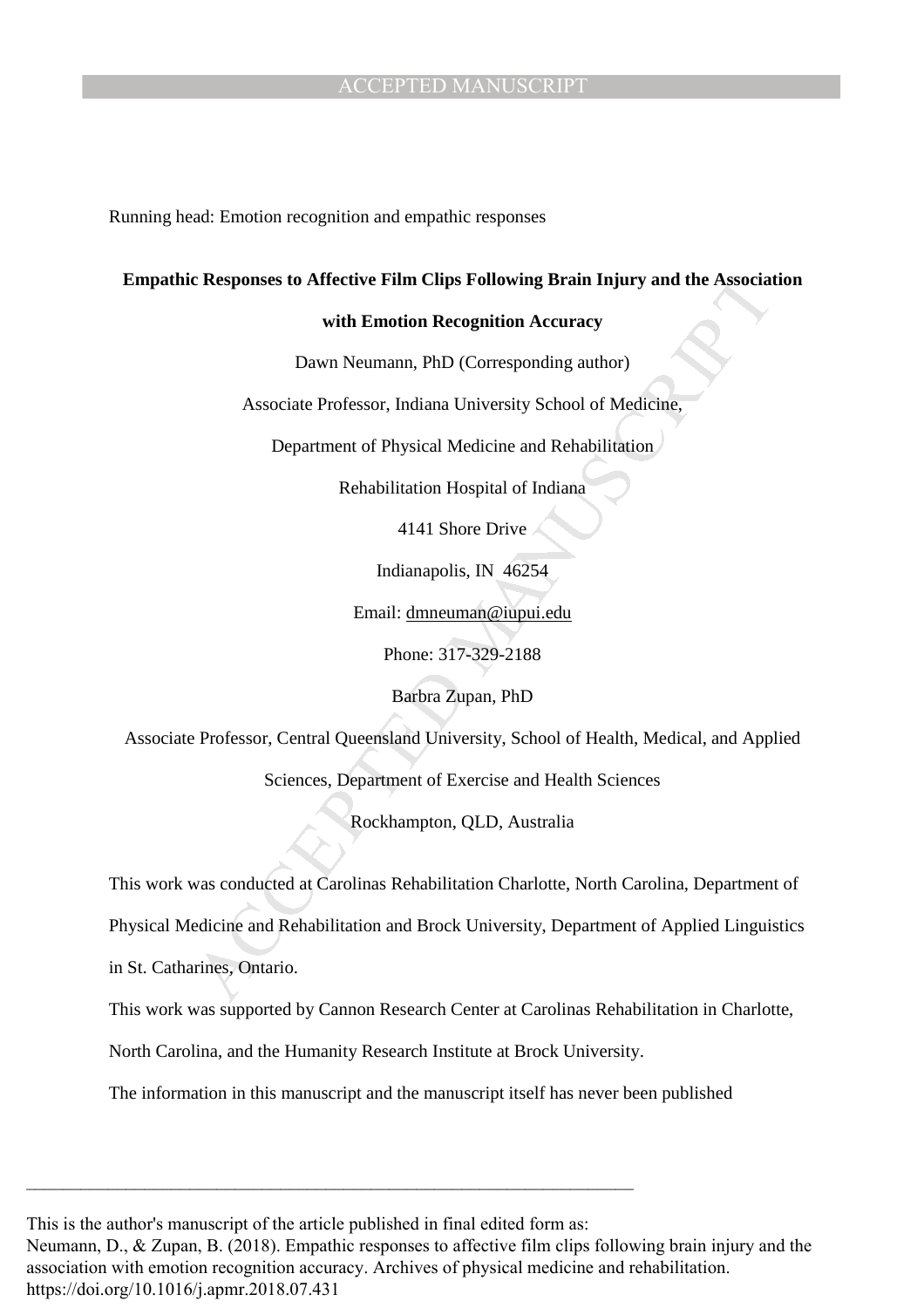electronically or in print.

The authors declare no conflicts of interest.

MANUSCRIPT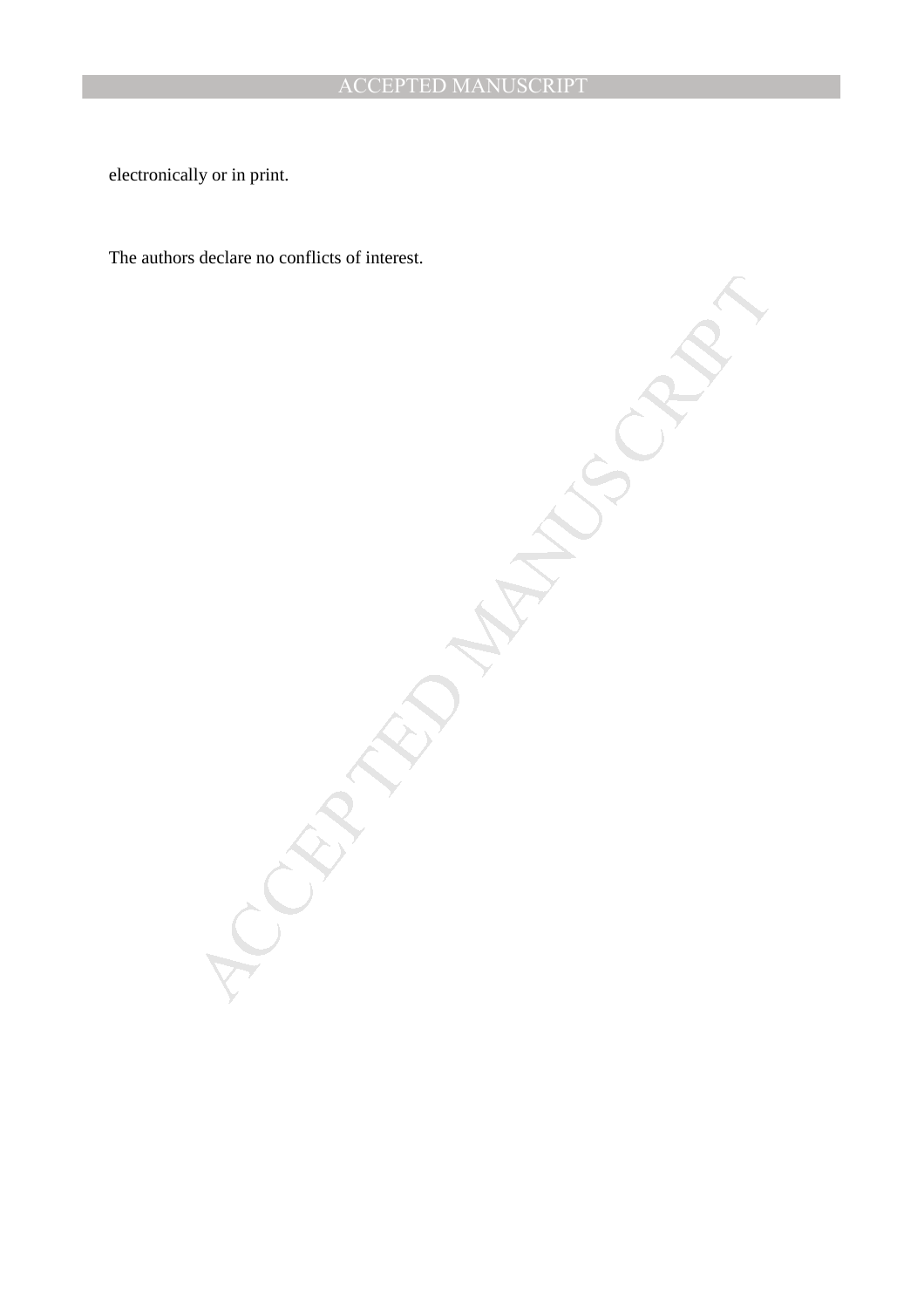#### **ABSTRACT**

boss sectional study using a quasi-experimental design.<br>
ultit-site study conducted at a post-acute rehabilitation facility in the USA and a<br>
in Canada.<br>
Its: A convenience sample of 60 adults with moderate to severe TBI **Objective:** To compare empathic responses to affective film clips in participants with traumatic brain injury (TBI) and Healthy controls (HCs), and examine associations with affect recognition. **Design:** Cross sectional study using a quasi-experimental design. **Setting**: Multi-site study conducted at a post-acute rehabilitation facility in the USA and a University in Canada. **Participants:** A convenience sample of 60 adults with moderate to severe TBI and 60 HCs, frequency matched for age and sex. Average time post-injury was 14 years (range: .5-37) **Main Outcome Measures:** Participants were shown affective film clips and asked to report how the main character in the clip felt and how they personally felt in response to the clip. Empathic responses were operationalized as participants feeling the same emotion they identified the character to be feeling. **Results:** Participants with TBI had lower emotion recognition scores (p=.007) and fewer empathic responses than HCs (67% vs. 79%; *p*<.001). Participants with TBI accurately identified and empathically responded to characters' emotions less frequently (65%) than HCs (78%). Participants with TBI had poorer recognition scores and fewer empathic responses to sad and fearful clips compared to HCs. Affect recognition was associated with empathic responses in 18 both groups (p<.001). When participants with TBI accurately recognized characters' emotions, they had an empathic response 71% of the time, which was more than double their empathic responses for incorrectly identified emotions. **Conclusions**: Participants with TBI were less likely to recognize and respond empathically to

others' expressions of sadness and fear, which has implications for interpersonal interactions and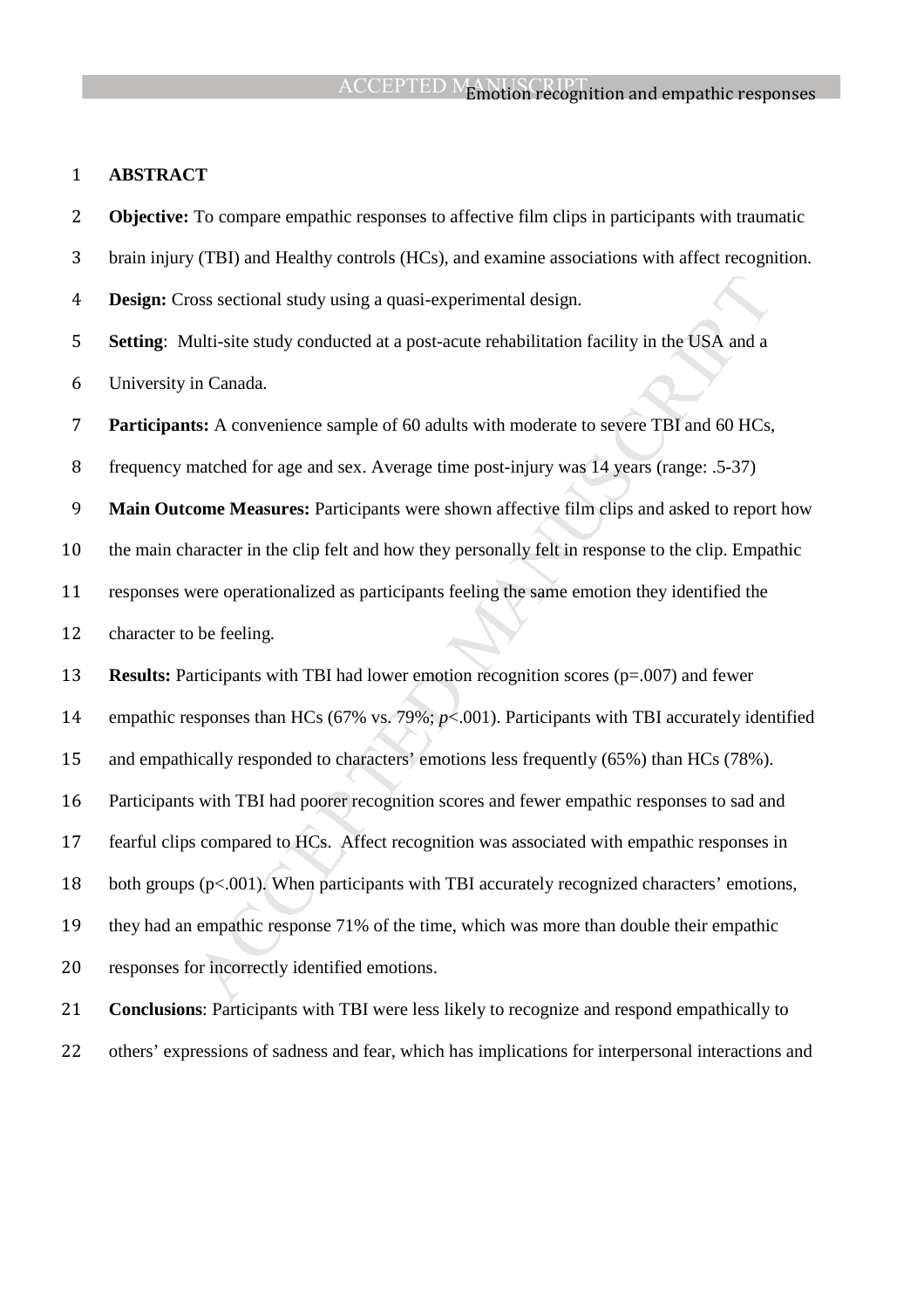| 23       | relationships. This is the first study in the TBI population to demonstrate a direct association |
|----------|--------------------------------------------------------------------------------------------------|
| 24       | between an affect stimulus and an empathic response.                                             |
| 25       | Key Words: brain injury, emotion, emotional responses, affect recognition, empathy               |
| 26       |                                                                                                  |
| 27       |                                                                                                  |
| $28\,$   |                                                                                                  |
| 29       |                                                                                                  |
| 30       |                                                                                                  |
| 31       |                                                                                                  |
| 32       |                                                                                                  |
| 33       |                                                                                                  |
| 34       |                                                                                                  |
| 35       |                                                                                                  |
| 36       |                                                                                                  |
| 37       |                                                                                                  |
| 38<br>39 |                                                                                                  |
| 40       |                                                                                                  |
| 41       |                                                                                                  |
| 42       |                                                                                                  |
| 43       |                                                                                                  |
| 44       |                                                                                                  |
| 45       |                                                                                                  |
|          |                                                                                                  |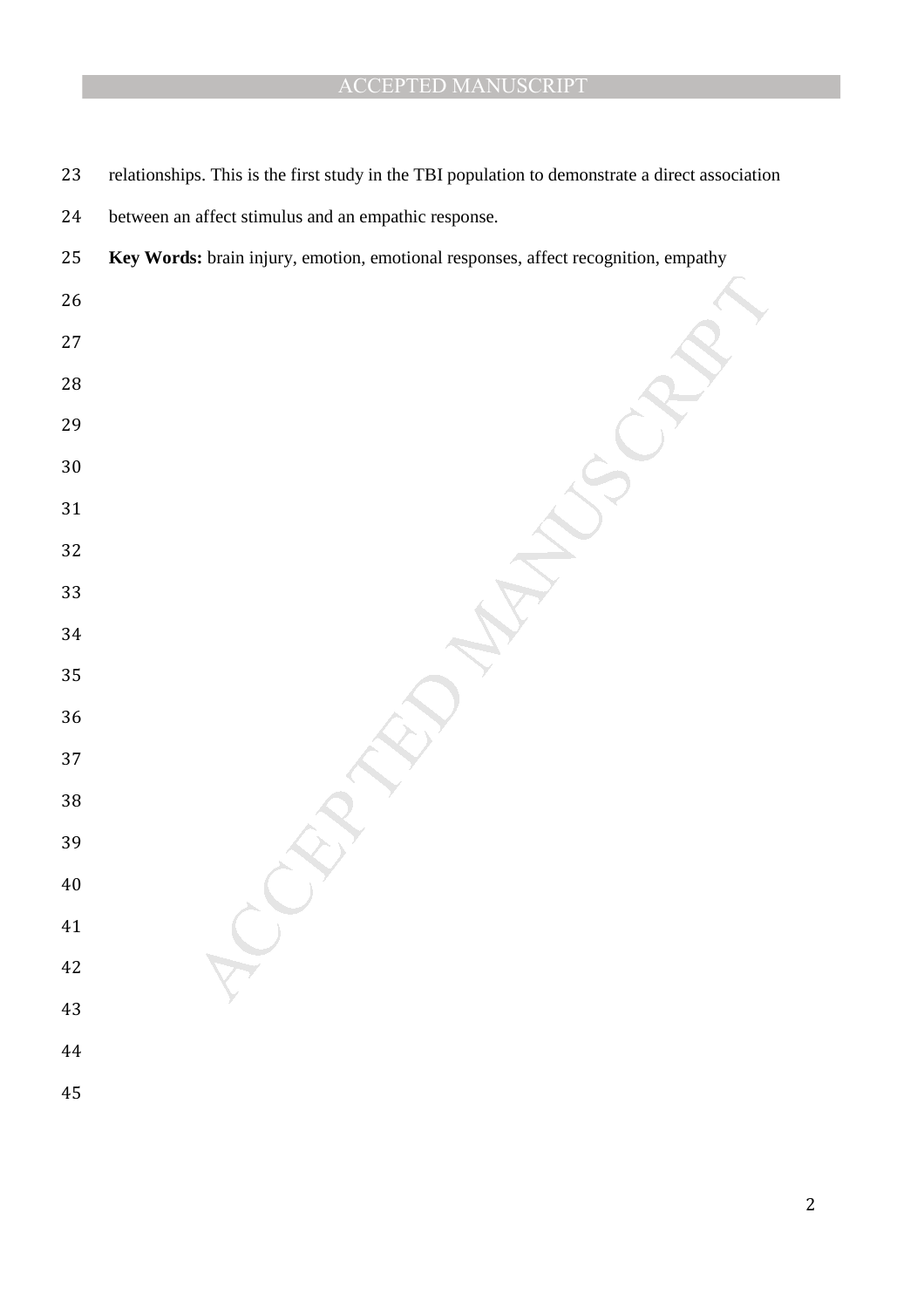46 The ability to accurately recognize and empathize with how others are feeling is 47 fundamental to interpersonal interactions and social connectedness.<sup>1-3</sup> Affect recognition depends primarily on interpretation of nonverbal cues (e.g., facial or vocal expressions) <sup>4</sup> 48 49 portrayed by others, while empathy involves elicitation of concern or a mutual feeling, or the 50 ability to cognitively understand another's emotion.<sup>5</sup> It is widely acknowledged that affect 51 recognition and empathy are frequently compromised following a  $TBI^{3,6-11}$ , negatively 52 impacting psychosocial outcomes.

by others, while empathy involves elicitation of concern or a mutual feeling, or tognitively understand another's emotion.<sup>5</sup> It is widely acknowledged that affect n and empathy are frequently compromised following a TB $1$ 53 Affect recognition and empathy are generally believed to be related. While it is 54 assumed that affect recognition is important for generating an empathic response,  $3,10$  it has 55 been conversely postulated that empathy also facilitates affect recognition<sup>12,13</sup> through 56 involuntarily mirroring of nonverbal cues  $14-16$  and perspective-taking. Despite the theories, 57 there has been relatively weak to modest empirical support for the relationship between affect 58 recognition and empathy in the non-TBI population<sup>15,17-19</sup> and even weaker evidence in the 59 limited studies in TBI.<sup>2,3,10</sup> A study in participants who had TBI and healthy controls, found 60 participants with TBI to have lower affect recognition and empathy than healthy controls; however, no significant association was found between these two variables.<sup>3,10</sup> Another study 62 employed regression models to determine the amount of empathy variance that could be 63 explained by affect recognition and alexithymia (emotional insight).<sup>2</sup> Part correlations were 64 used to examine individual associations in the models. While vocal affect recognition was 65 weakly correlated with cognitive empathy (-.207), no other substantial associations were 66 noted.

67 The weak and/or insignificant associations between affect recognition and empathy in 68 the aforementioned studies may be due to a design limitation. Neither study evaluated whether 69 there was a direct correlation between participants' identification of an emotion expression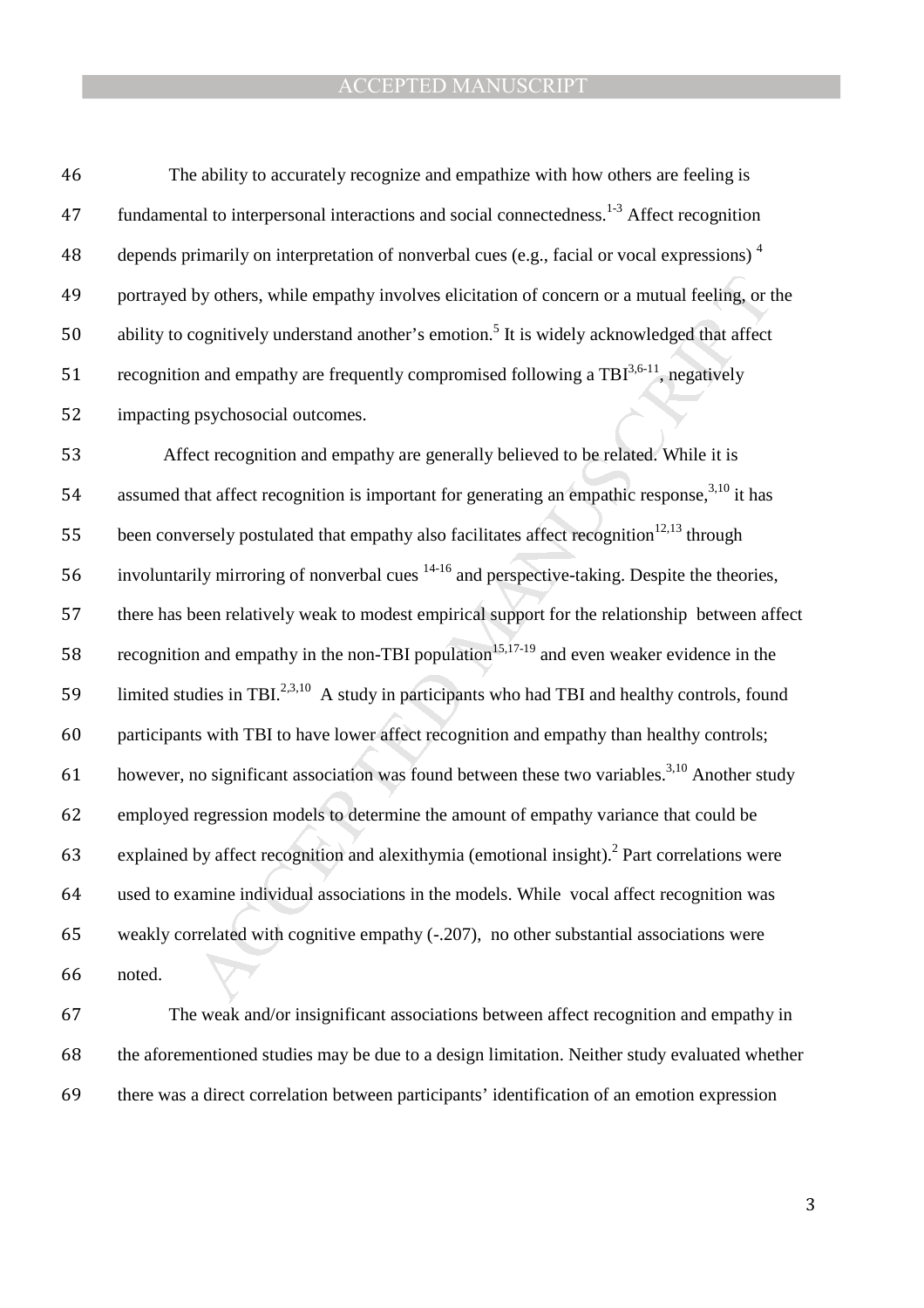and their empathic response to that expression. Instead, both studies used questionnaires to measure participants' typical empathic tendencies, and then compared those responses to their performance on an unrelated affect recognition task.

miya and colleagues<sup>20</sup> evaluated a more direct relationship between affect<br>n and empathy in children with autism spectrum disorder, using the Fleshbach at<br>idiovisual Test for Empathy. <sup>21</sup> This test is comprised of video  $\gamma$  73  $\gamma$  Yirmiya and colleagues<sup>20</sup> evaluated a more direct relationship between affect recognition and empathy in children with autism spectrum disorder, using the Fleshbach and 75 Powell Audiovisual Test for Empathy. This test is comprised of video-recorded scenarios of children experiencing various events and emotions. Yirmiya and colleagues had participants report how they thought the character in the video was feeling (i.e., affect recognition) as well as how they felt in response to the scenario (i.e., empathic response). Thus, they used these stimuli to directly examine the association between affect recognition and empathy. A true empathic response was defined as "the participant felt the same emotion 81 that he or she perceived the character to be feeling", regardless of whether that perception correctly matched the intended emotion of the test. Yirmiya et al. found that participants with autism had poorer affect recognition and fewer empathic responses than healthy controls. 84 Moreover, they found a strong correlation between affect recognition and empathy (r=.68,  $p<.01^{20}$ .

The aims of the current study were to examine empathic responses to affective film clips in participants with and without TBI; and to determine the association of empathic responses and 88 affect recognition using a similar method to Yirmiya and colleagues.<sup>20</sup> Results of the current 89 study should provide a clearer and more accurate understanding of the affect recognition-empathy relationship in the TBI population. Previous studies have indicated that people with TBI 91 have low empathy and blunted emotional responses to affective stimuli<sup>8,22,23</sup>, thus it was hypothesized that they would be less likely to report a shared emotional response with characters 93 in film clips than healthy controls. However, based on Yirmiya et al.'s<sup>24</sup> findings, we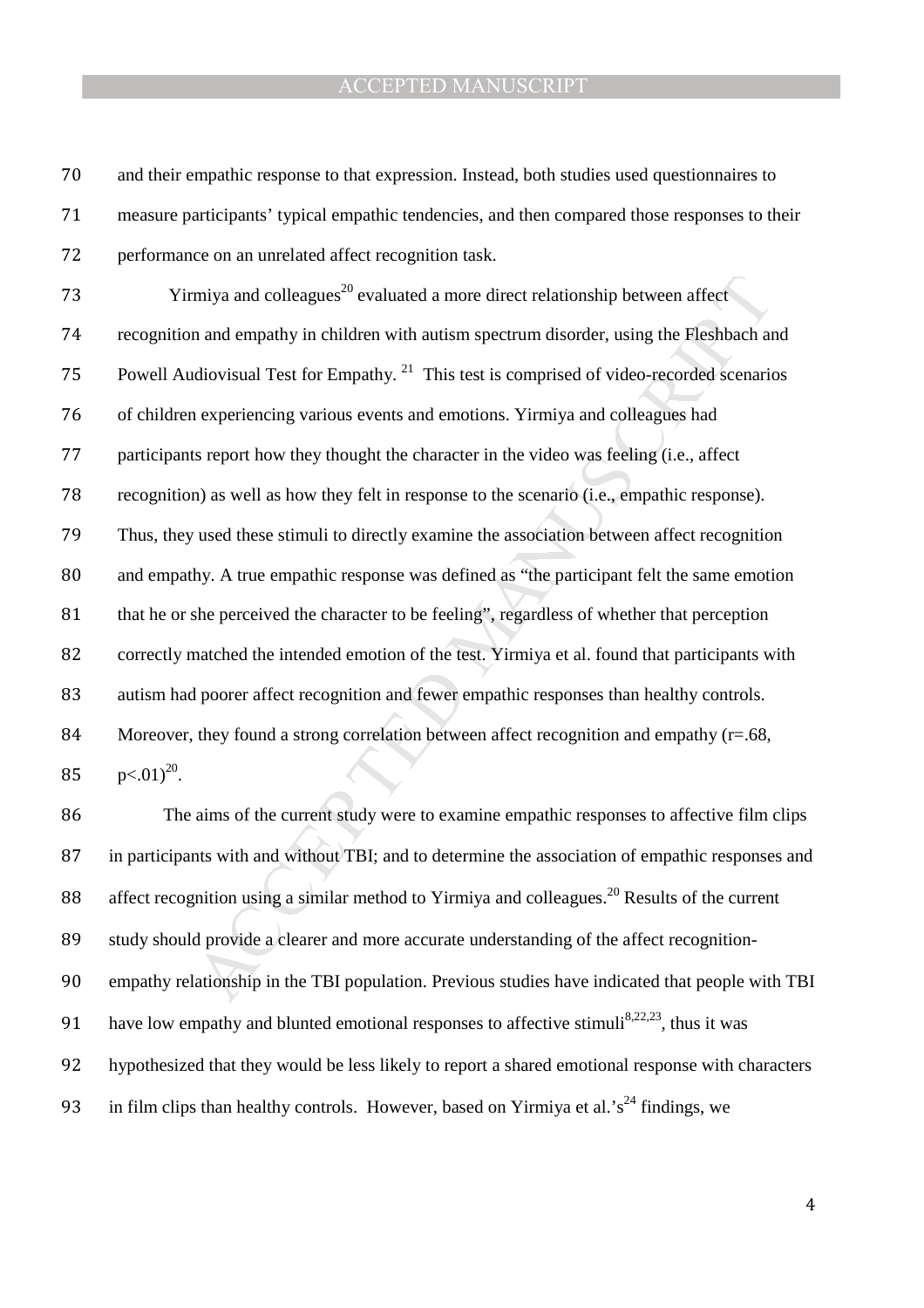hypothesized an association between emotion recognition accuracy and empathic responses for

95 both groups, building empirical support for this relationship in the TBI population.<sup>12,25</sup>

- **METHODS**
- **Study Design**
- 

This was a multi-site cross-sectional study using a quasi-experimental design.

**Participants** 

**gn**<br>solutions were a convenience sample of people with and without TBI from North<br>ticipants were a convenience sample of people with and without TBI from North<br>SA and Ontario, Canada who participated in a broader study e Participants were a convenience sample of people with and without TBI from North Carolina, USA and Ontario, Canada who participated in a broader study evaluating multiple 102 aspects of emotional processing, which has resulted in other publications.<sup>2,24</sup> Recruitment letters and flyers were sent to former and current patients of outpatient brain injury rehabilitation facilities, group homes and local support groups. Healthy controls (HC) were recruited from the local community and universities, as well as through friends and family members of the participants with TBI. The research ethics committee for each site approved this study, and all participants provided informed consent prior to participation.

108 120 participants were enrolled in the study (TBI=60; HC=60). As a pilot study using novel affective film clips, power analyses were based on two studies in the TBI population: one examining affect recognition and another examining responsiveness to unpleasant emotional 111 stimuli.<sup>26,27</sup> The analyses indicated that a sample size of 120 was sufficient to detect medium effect sizes, with 80% power, for independent sample *t*-tests and partial correlations using two tails. All participants with TBI met at least one of the Mayo classification criteria for moderate to 114 severe TBI<sup>28</sup> (see Table 1). Participant race was predominantly Caucasian (87% TBI; 93% HC); the remainder of participants were African American. Both groups had completed similar years of education (TBI: mean=14.43; SD=2.29 and HC: mean=15.72; SD=1.96). Groups were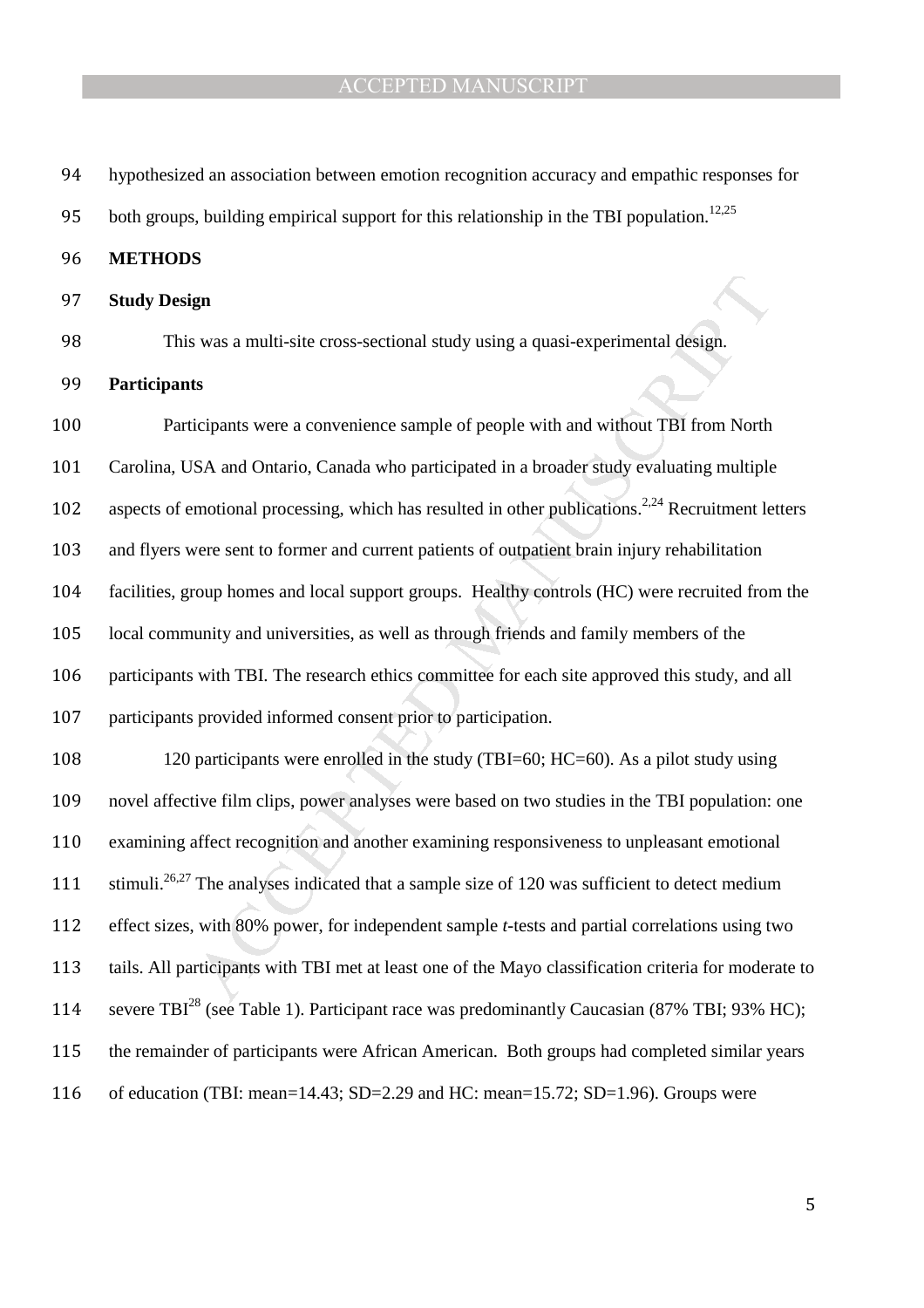| 117 | frequency matched for age and sex. Mean ages were $40.98$ (SD=12.45) and $40.63$ (SD=13.05)                |
|-----|------------------------------------------------------------------------------------------------------------|
| 118 | years old, respectively, for participants with TBI and HCs. The majority of participants were              |
| 119 | males (62% TBI; 63% HCs). Control participants were excluded for a TBI of any severity                     |
| 120 | (including concussions leading to post-concussive syndrome). All participants were excluded for            |
| 121 | developmental affective disorder (e.g., autism spectrum disorder); acquired non-traumatic                  |
| 122 | neurological disorder (e.g. stroke, anoxia); major psychiatric disorder (e.g., bipolar disorder;           |
| 123 | schizophrenia); or uncorrected vision and/or hearing deficits that would interfere with study              |
| 124 | participation (determined by interaction with participants during the prescreening process).               |
| 125 | <b>Measures</b>                                                                                            |
| 126 | Affective Film Clips (measure of emotion recognition and empathic response) <sup>29</sup> : No             |
| 127 | standardized test for eliciting emotional responses in adults was available. Hence, we created our         |
| 128 | own using film clips found to effectively elicit a targeted emotional response in healthy college          |
| 129 | students $(n=70).^{35}$ Emotion recognition accuracy for these film clips was not tested in this group     |
| 130 | of college students. <sup>29</sup> For the current study, 15 film clips $(45-103$ seconds long) portraying |
| 131 | happy, sad, angry, fearful, and neutral emotions (3 per emotion) were presented to participants.           |
| 132 | Emotions were primarily depicted through nonverbal cues (e.g., facial expressions); verbal                 |
| 133 | dialogue provided context but no explicit mention of the target emotion. Clips were randomized             |
| 134 | into three orders; participant assignment was determined by a computerized random number                   |
| 135 | generator. After each clip, participants were asked to select from a list of options, which emotion        |
| 136 | the main character was portraying, and what emotion best described how they themselves felt                |
| 137 | while watching the clip. Responses included the five emotional categories listed above as well as          |
|     |                                                                                                            |
| 138 | "I don't know". Total score ranges for emotion recognition accuracy and personal empathic                  |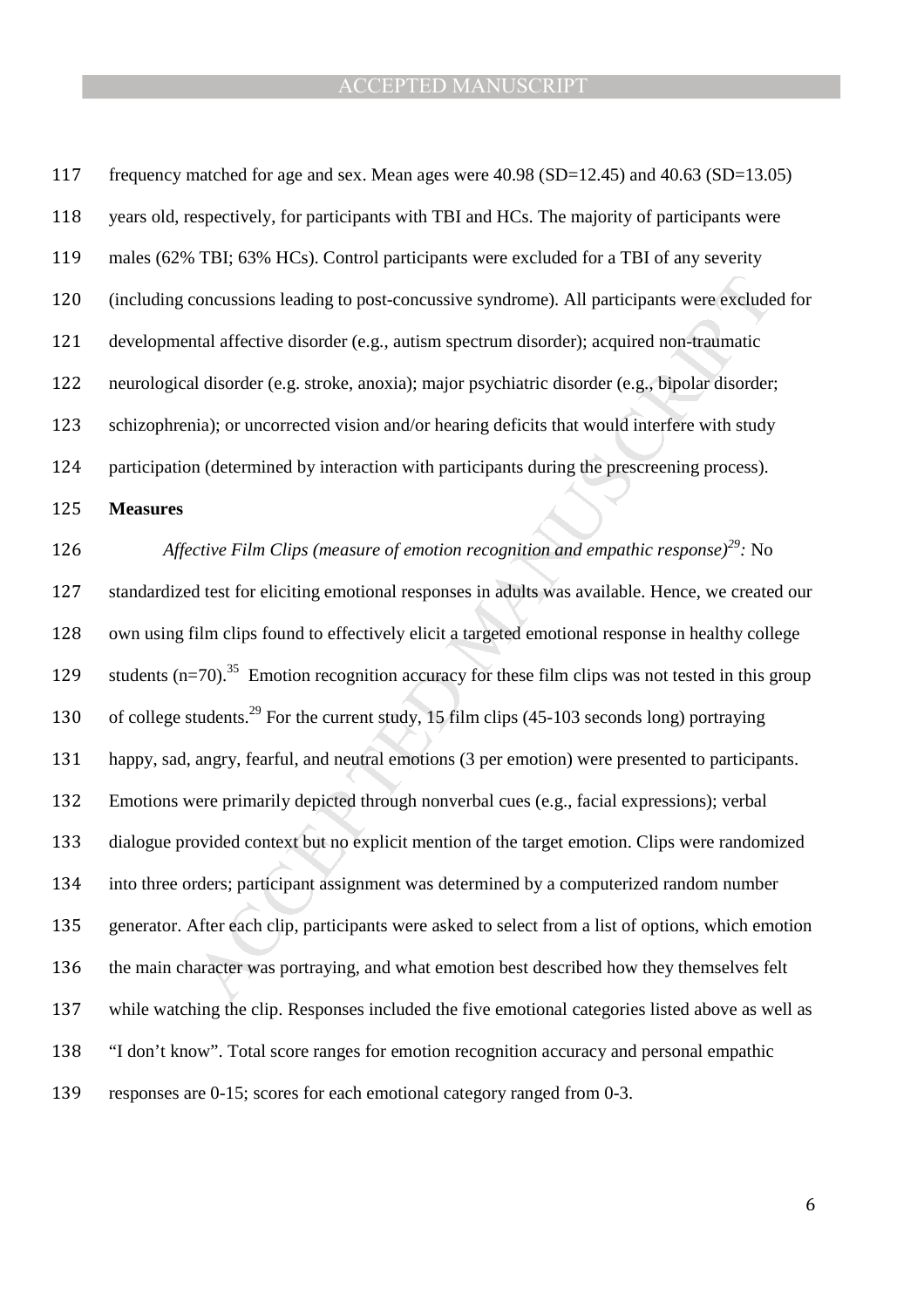#### **Procedures**

Participants completed a short demographic and medical history questionnaire. Eligible participants were randomized to one of the film clip orders and administered the Film clip assessment amongst other measures included in the broader study.

#### **Data Analyses**

Descriptive statistics were calculated for emotion recognition and empathic responses to characters' emotions in the film clips. Affect recognition group differences were calculated with two-tailed independent *t*-tests. Using our operational definition of empathy as having the same emotional feeling as what one perceives another to be feeling, responses to each stimulus item were categorized as empathic (1) or not empathic (0), and groups were compared for frequency of empathic responses using Chi-Square analyses.

amongst other measures included in the broader study.<br> **SYSES**<br>
SYSES EVENTIVE STATE THE REVION THE USE ONDEX THE EXERCITED AND THE REVIOUS SERVIDENT ACCEPTED MORE PROPORED THE RET ACCEPTED MORENTIFY AS A NONFIRM AND HERE To examine associations between affect recognition and empathic responses, responses for each individual film clip item were categorically coded and paired for an emotionally empathic response (1=empathic response, 0=no empathic response) and emotion recognition accuracy (1=correct, 2=incorrect) for each participant. Chi-Square analyses were conducted to examine the "paired item" associations of empathic response with emotion recognition accuracy 156 for each participant group. Finally, the frequency in which participants both accurately recognized the emotion and responded empathically (i.e., dual occurrence) was calculated and Chi-Square analyses were used to determine group differences.

159 Significance was determined with  $\alpha$ =.05 unless otherwise stated. Adjustments for multiple comparisons were not applied due to the preliminary nature of the study. SPSS Statistics Version 24 was used to conduct all analyses.

**RESULTS**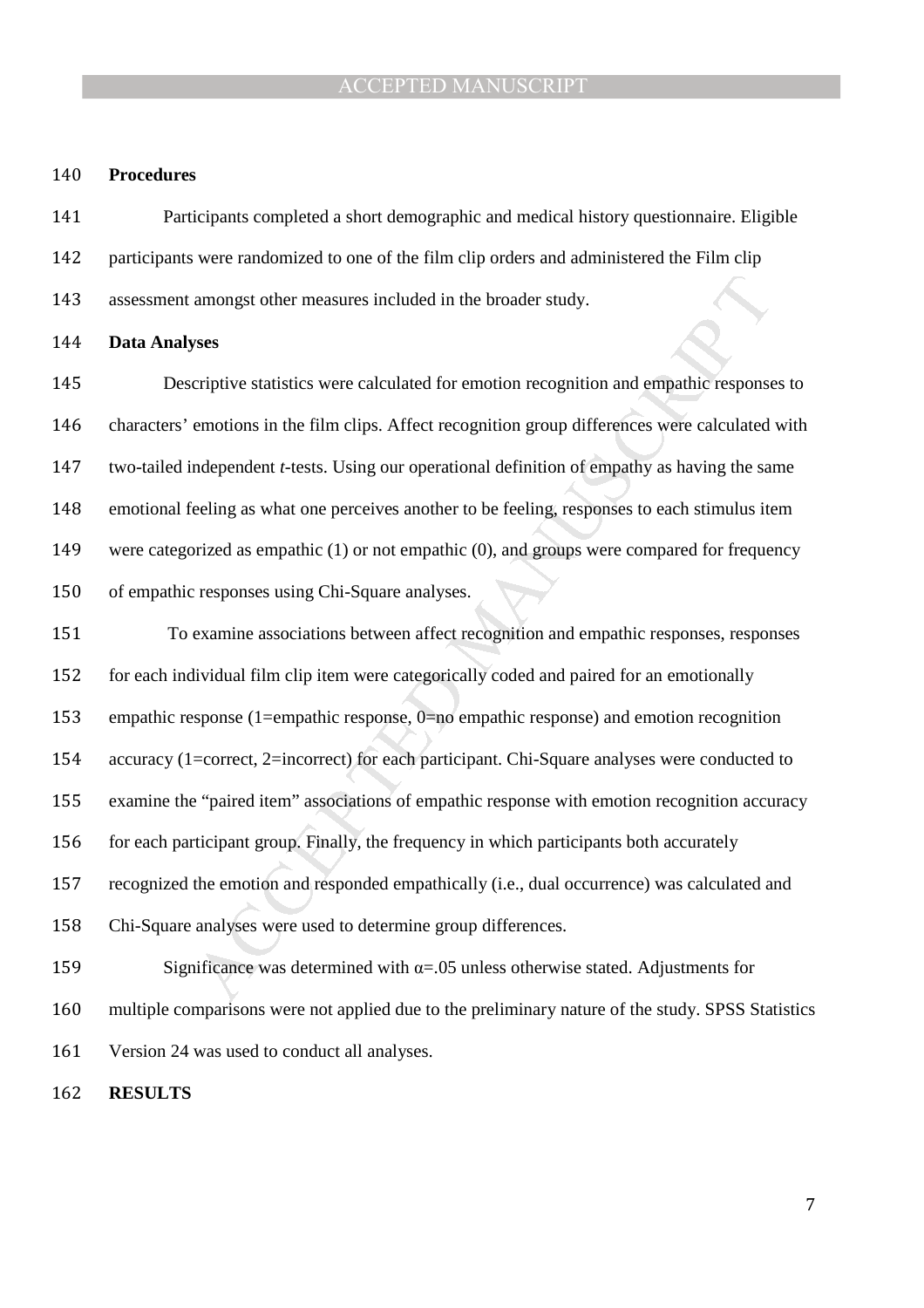| 163 | Associations with Demographics and Injury Related Variables                                                             |
|-----|-------------------------------------------------------------------------------------------------------------------------|
| 164 | Groups did not significantly differ for age ( <i>t</i> =.146, <i>p</i> =.884) or sex ( $\chi^2$ =.036, <i>p</i> =.850). |
| 165 | Although groups differed in years of education ( $t=3.064$ , $p=.003$ ), education did not                              |
| 166 | significantly correlate with emotion recognition ( $r=0.060$ , $p=.546$ ) or mean number of empathic                    |
| 167 | responses ( $r=126$ , $p=.199$ ). In participants with TBI, PTA and LOC did not significantly                           |
| 168 | correlate with emotion recognition accuracy ( $r=.022$ , $p=.870$ ; $r=.037$ , $p=.780$ , respectively) or              |
| 169 | number of empathic responses ( $r = -116$ , $p = 0.384$ ; $r = 0.054$ , $p = 0.684$ , respectively), nor did years      |
| 170 | post-injury (emotion recognition accuracy: $r=.012$ , $p=.925$ ; mean number of empathic                                |
| 171 | responses: $r = .036$ , $p = .784$ ).                                                                                   |
| 172 | <b>Emotion Recognition Accuracy to Film Clips</b>                                                                       |
| 173 | Since the Film Clip test was being used for the first time as an emotion perception test,                               |

y correlate with emotion recognition ( $v=0.00$ ,  $p=.546$ ) or mean number of empath<br>  $r=.126$ ,  $p=.199$ ). In participants with TBI, PTA and LOC did not significantly<br>
tih emotion recognition accuracy ( $r=.022$ ,  $p=.870$ ;  $r=.037$ recognition accuracy was explored first, and clips recognized by fewer than 80% of HCs were eliminated. To ensure emotion categories were properly represented, it was decided that each category had to have at least two valid stimuli to be included in analyses. All three happy and fearful film clip stimuli, and two of the sad film clips met the 80% criterion. Because only one angry film clip stimulus and no neutral stimuli met this criterion, they were excluded from the remainder of the analyses. Scores for the happy, fearful and two sad clips were summed for a total emotion recognition score. Scores for each of the three emotional categories were also tallied.

Participants with TBI had lower emotion recognition scores than HCs (*t*=-2.745, *p*=.007). Participants with TBI were worse at recognizing sad (*t*=-2.191, *p*=.031) and fearful (*t*=- 2.776, *p*=.007) clips than HCs; no group differences were found for recognizing happy (*t*=.000, *p*=1.000).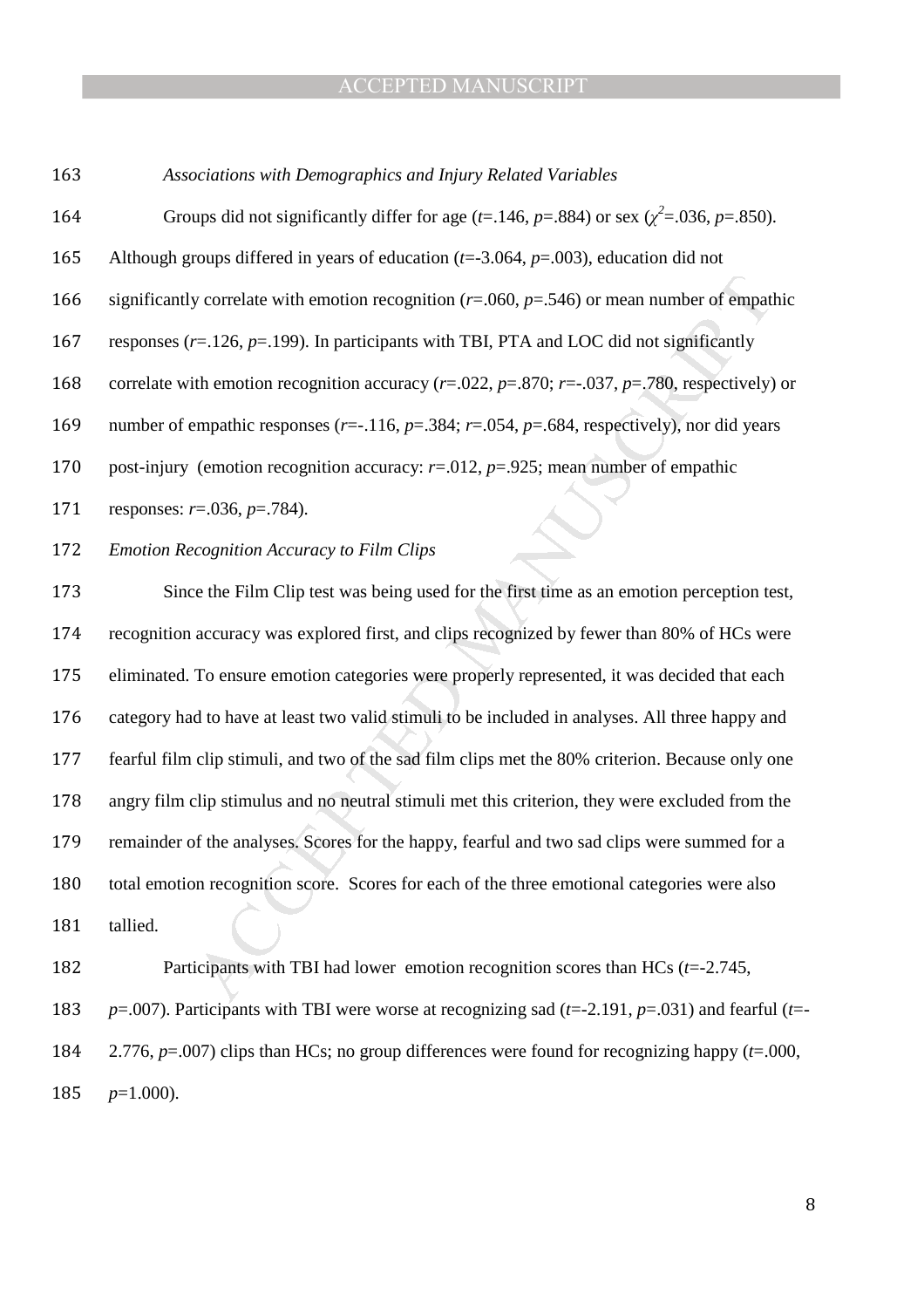#### *Emotionally Empathic Responses to Film Clips and Group Differences*

is with TBI compared to 85% for HCs; this was not significantly different  $(z^2=3.1)$ <br>swever, the frequency of empathic responses to sad characters was significantly innts with TBI (67%) compared to HCs (83%),  $\chi^2$ =7.935 HCs had significantly more empathic responses (79%) than the TBI group (68%)  $(\chi^2=14.332, p<.001)$ . The frequency of empathic responses to happy characters was 78% for 189 participants with TBI compared to 85% for HCs; this was not significantly different  $(\chi^2 = 3.173,$ *p*=.075). However, the frequency of empathic responses to sad characters was significantly lower for participants with TBI (67%) compared to HCs (83%),  $\chi^2$ =7.935, *p*=.005, as was empathic 192 responses to fearful characters: TBI =58%; HCs=69%,  $\chi^2$ =4.785, *p*=.029. See Figure 1. -----------------------INSERT FIGURE 1-------------------------------- *Association of Emotionally Empathic Responses with Emotion Recognition Accuracy*  For both participant groups, emotion recognition accuracy and empathic responses for 196 each film clip were significantly related (TBI:  $\chi^2$ =26.572, *p*<.001; HCs:  $\chi^2$ =38.777, *p*<.001). When emotions in the film clip were accurately identified, participants with TBI had an empathic response 71% of the time, and HCs 81% of the time. Conversely, when the emotion was not identified correctly, the frequency of empathic responses by participants with TBI reduced to 200 32% and HCs to 18%. When participants had an emotionally empathic response to the character in the film clip, recognition for that character's emotion was correct 96% of the time for 202 participants with TBI and 99% of the time for HCs. When emotionally empathic responses did not occur, this recognition accuracy reduced to 82% for participants with TBI and 86% for HCs. *Dual Occurrence of Both Accurate Affect Recognition and Empathic Responses*  The frequency for which participants had both accurate recognition of the character's emotion and an empathic response to that stimulus (e.g., correctly identified the character as sad and felt sad) was compared between groups. HCs accurately recognized and empathically responded to a character's emotion more often than participants with TBI (78% vs 65%,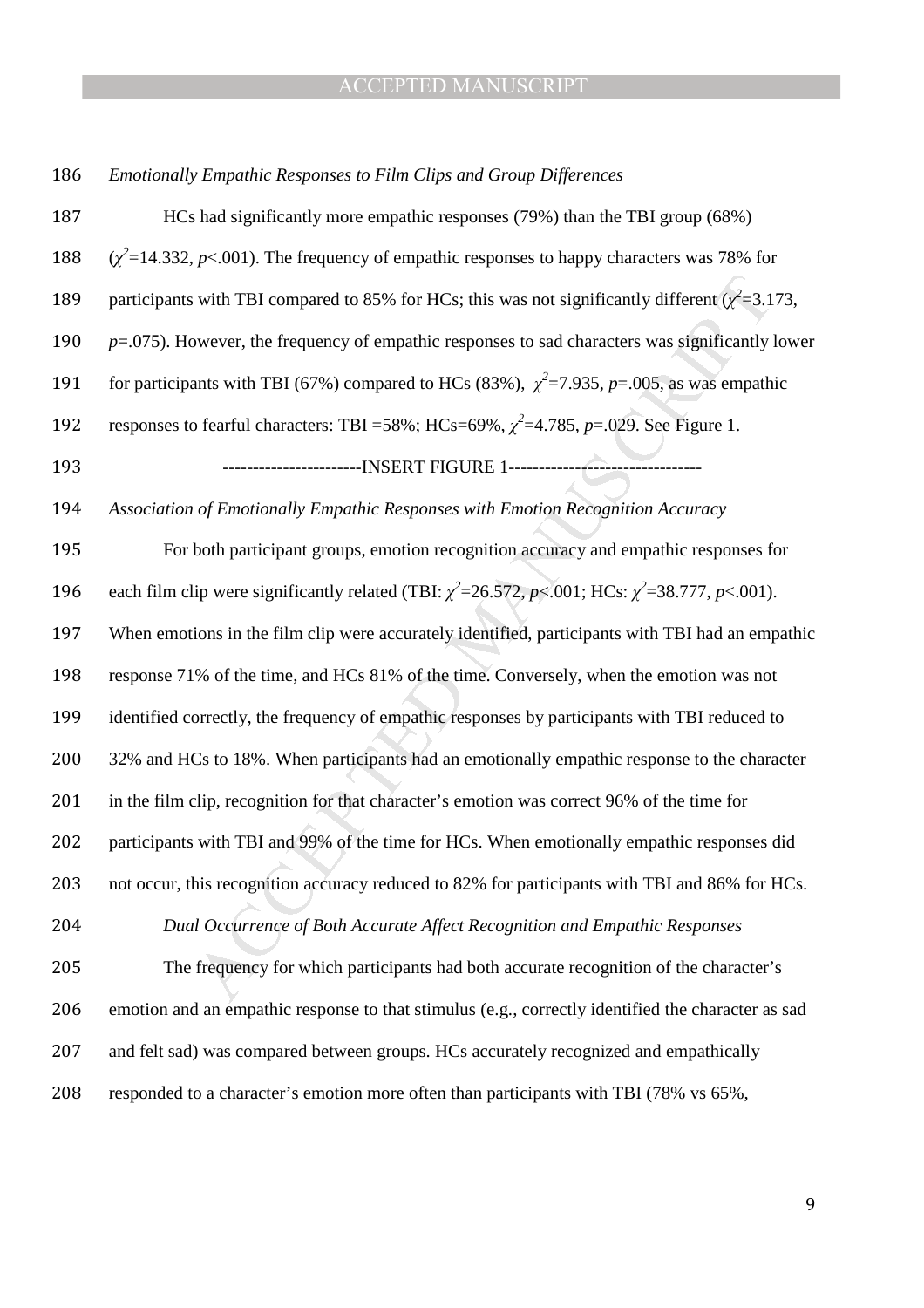| 209 | respectively; $\chi^2$ =19.633, p<.001). HCs had greater accuracy and empathic responses to sad (83%)               |  |  |  |  |
|-----|---------------------------------------------------------------------------------------------------------------------|--|--|--|--|
| 210 | vs 64%, $\chi^2$ =10.313, p=.001) and fearful (68% vs 53%, $\chi^2$ =7.861, p=.005) emotions in films than          |  |  |  |  |
| 211 | TBI. There was no group difference for happy (85% vs 77%, $\chi^2$ =3.554, p=.059). See Figure 2.                   |  |  |  |  |
| 212 |                                                                                                                     |  |  |  |  |
| 213 | <b>DISCUSSION</b>                                                                                                   |  |  |  |  |
| 214 | The purpose of the current study was to examine empathic responses to emotional stimuli                             |  |  |  |  |
| 215 | in people with and without TBI, and to determine the relationship between emotion recognition                       |  |  |  |  |
| 216 | and empathic responses. Although many studies have illustrated impaired affect recognition and                      |  |  |  |  |
| 217 | reduced empathy after $TBI^{2,6,11,30}$ , the association between these has not been well explored or               |  |  |  |  |
| 218 | supported. <sup>3,10</sup> The current study was novel in that it was the first of its kind to explore this         |  |  |  |  |
| 219 | association for people with TBI, evaluating both affect recognition and emotional empathy                           |  |  |  |  |
| 220 | responsiveness within a single set of dynamic stimuli.                                                              |  |  |  |  |
| 221 | There are several main takeaways from this study. Compared to HCs, participants with                                |  |  |  |  |
| 222 | TBI had lower affect recognition scores and fewer emotionally empathic responses to the                             |  |  |  |  |
| 223 | characters' emotions in the film clips, particularly for sad and fearful expressions. As                            |  |  |  |  |
| 224 | hypothesized, affect recognition and empathic responses were significantly associated with one                      |  |  |  |  |
| 225 | another in both participant groups. This suggests that although affect recognition accuracy and                     |  |  |  |  |
| 226 | empathy are reduced after TBI, the relationship between these variables is still present after a                    |  |  |  |  |
| 227 | neurological insult. Shamay-Tsoory et al <sup>3,10</sup> and Neumann and colleagues <sup>2</sup> also found reduced |  |  |  |  |
| 228 | affect recognition and empathy after TBI, but did not find a significant association between the                    |  |  |  |  |
|     |                                                                                                                     |  |  |  |  |

hypothesized, affect recognition and empathic responses were significantly associated with one another in both participant groups. This suggests that although affect recognition accuracy and empathy are reduced after TBI, the relationship between these variables is still present after a 227 neurological insult. Shamay-Tsoory et al<sup>3,10</sup> and Neumann and colleagues<sup>2</sup> also found reduced affect recognition and empathy after TBI, but did not find a significant association between the two in the TBI population. This discrepancy is likely due to the different approach used in the current study, which directly connected recognition of affective stimuli with empathic responses to those stimuli.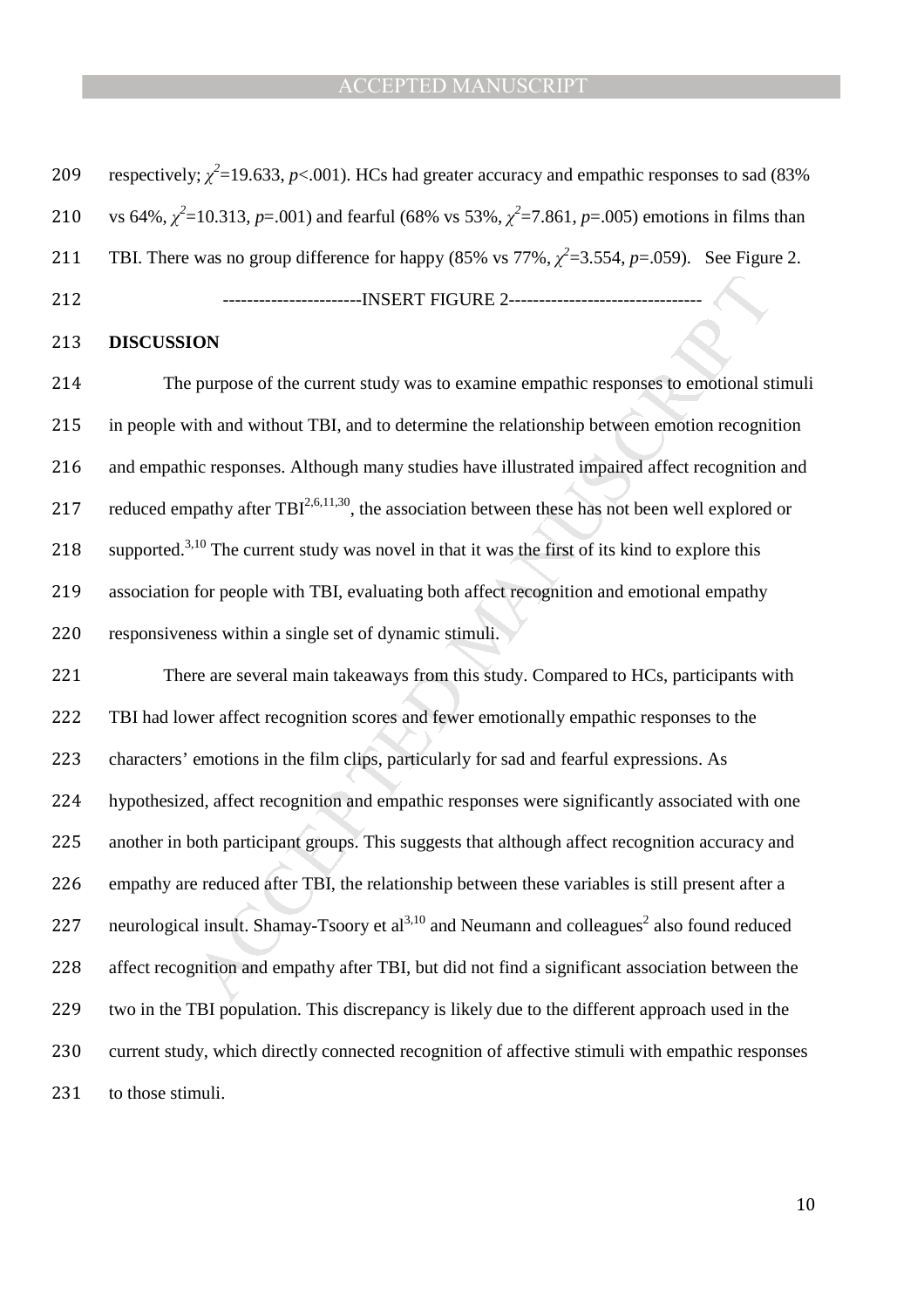ate to an empathic response (i.e., they still failed to respond emphatically 21% of<br>was also true for HCs who responded empathically 81% of the time after correct<br>the characters' emotions. Overall, these results indicate t This study also showed that when participants with TBI correctly identified the 233 characters' emotions, they were more than twice as likely to respond empathically than if they misidentified the emotion (71% versus 32%). However, accurate recognition of emotion did not 235 always equate to an empathic response (i.e., they still failed to respond emphatically 21% of the time). This was also true for HCs who responded empathically 81% of the time after correctly 237 identifying the characters' emotions. Overall, these results indicate that emotion recognition training for people with TBI should not necessarily be expected to translate to an empathic response. Thus, it is important that empathy also be directly targeted. Some existing interventions have participants mimic facial expressions of the characters they are identifying to 241 elicit a shared emotional response.<sup>31-33</sup> While it is uncertain if an "empathic response" is achieved, interventions using this method have successfully improved affect recognition in people with TBI. Another study suggests that perspective taking can be trained to improve 244 cognitive empathy, and perhaps trigger an empathic behavior (e.g., console a sad friend).<sup>34</sup> It appears that one can still accurately recognize others' emotions without having an empathic response. For instance, we found that even when an empathic response was absent, identification of characters' emotions remained relatively high for participants with (82%) and without (86%) TBI. Since a shared emotional experience is not necessary for accurate affect recognition, emotion identification may be occurring through other means, such as attention to 250 and interpretation of visual cues (e.g., characteristics of eyebrows).<sup>13,30</sup> That said, we also found that when there was an empathic response, participants almost always recognized the character's expression (>95% for both groups). Due to the high affect recognition rates in the presence of empathy, interventions should consider empathy training (e.g. mimicry or perspective-taking).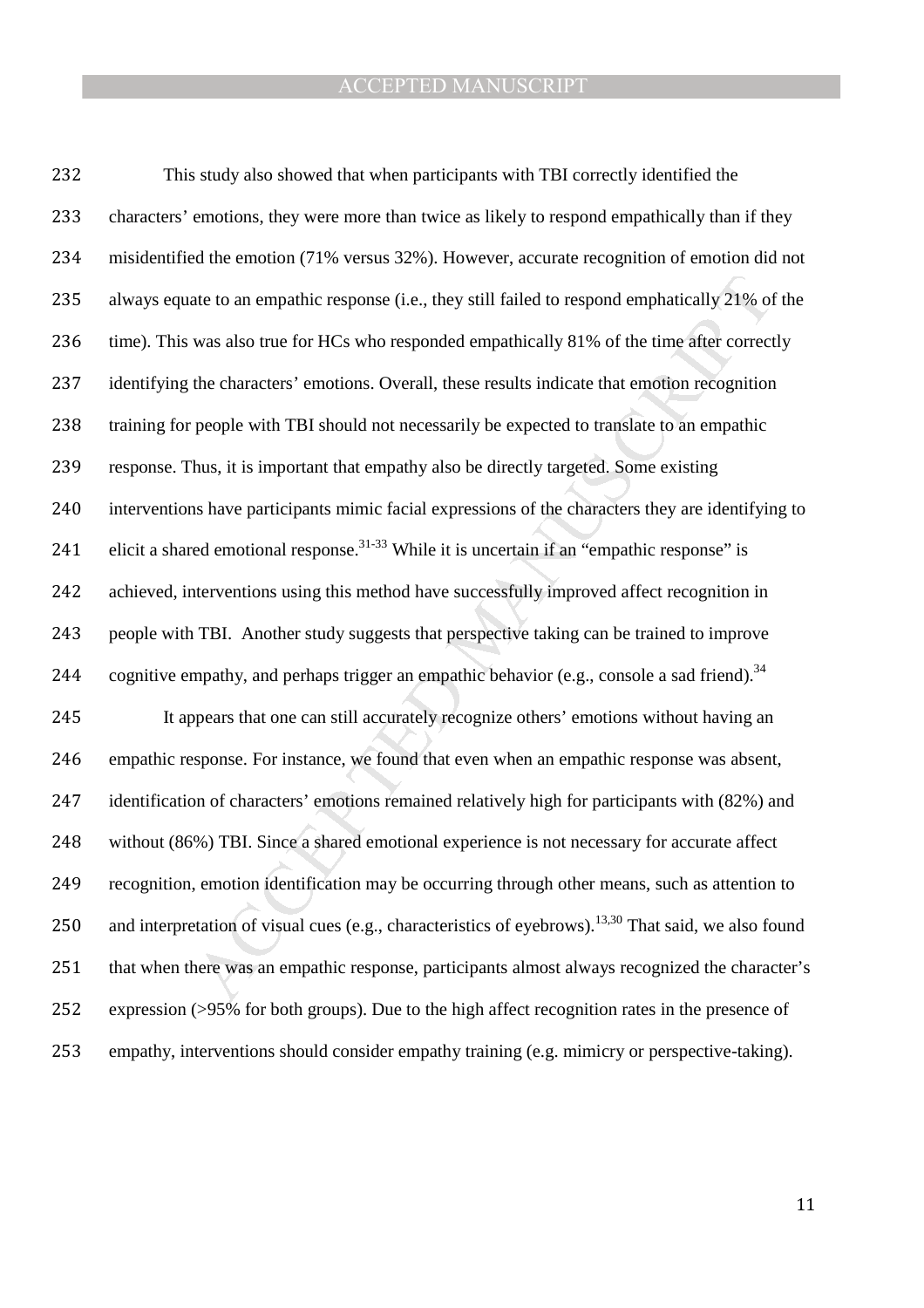is sad and also felt sad) 65% of the time. Given that the literature reports reduced<br>gnition and empathy after TBI,<sup>3,8-11</sup>, this proportion of dual occurrence was some<br>expected. However, it was still significantly less th Since socially appropriate responses require both accurate affect recognition and an empathic response, we examined the simultaneous occurrence. Participants with TBI correctly identified *and* empathically responded to the characters' emotions (e.g., correctly identified character as sad and also felt sad) 65% of the time. Given that the literature reports reduced 258 affect recognition and empathy after TBI,  $3,8-11$ , this proportion of dual occurrence was somewhat higher than expected. However, it was still significantly less than HCs who showed dual occurrence 78% of the time. The primary difference was in response to sad and fearful stimuli. A decreased ability to recognize and empathically respond to sad and fearful emotions has important implications for interpersonal interactions and relationships since emotional support is particularly important during these vulnerable emotional experiences. Our results suggest that people with TBI are unlikely to adjust their behavior and/or provide appropriate emotional support when these emotions are expressed by others.

*Limitations* 

The direction of the association between affect recognition and empathy cannot be determined from the design of the current study. It remains unknown if affect recognition is influencing empathy or vice versa, or if both influence one another. Future research should attempt to elucidate the nature of this relationship. Further, this study is limited by a lack of physiological data, which could have provided us with a more comprehensive picture of participants' subjective emotional responses to the film clips. Additionally, there may have been some perseveration or social desirability bias that led participants to report experiencing the same emotion they identified the characters to be feeling. However, if this was the case, participants' emotion recognition responses would have always matched their emphatic ones, but they did not (68% and 79% for TBI and HC, respectively). To account for this potential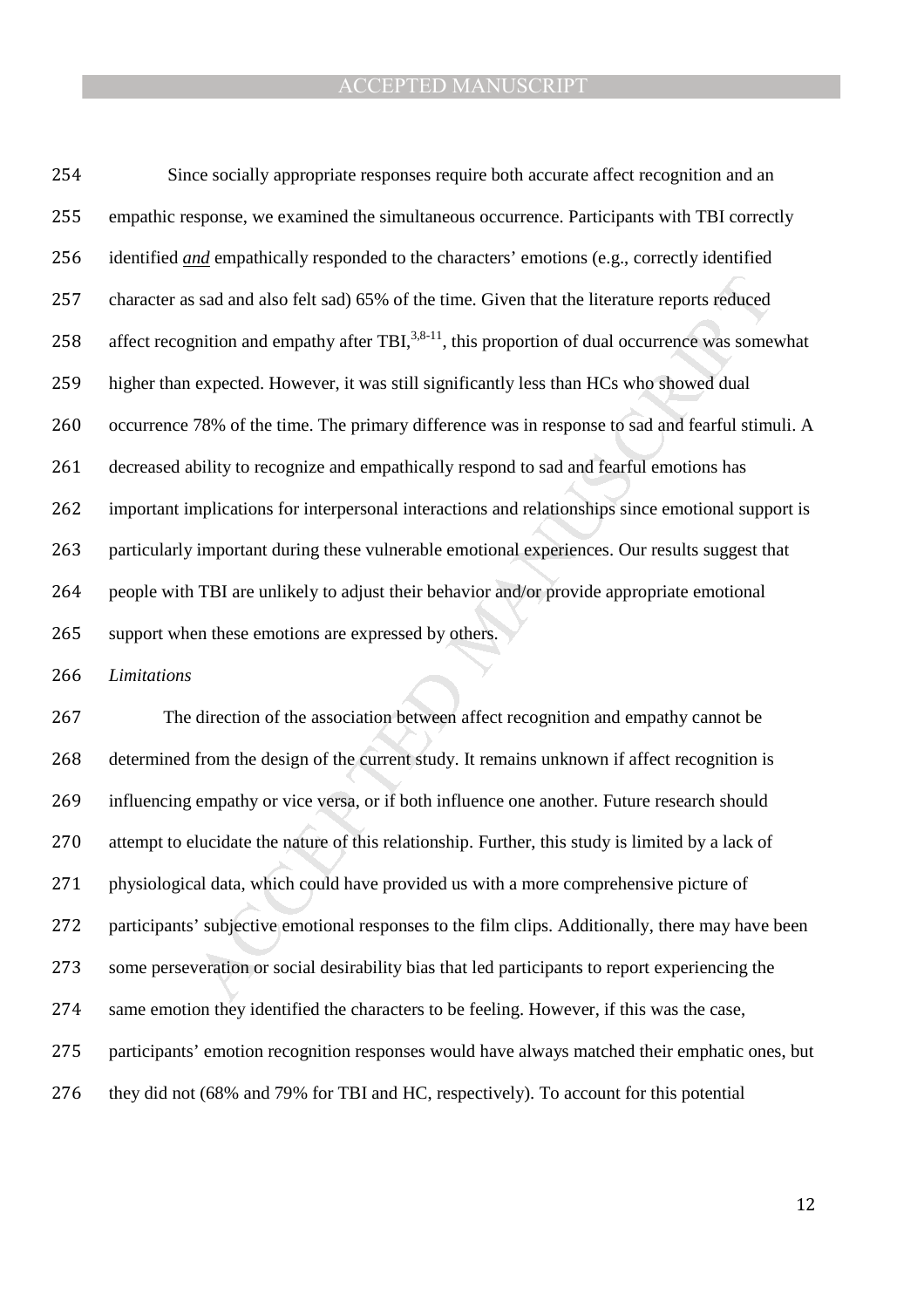- confound, future studies should consider administering a social desirability questionnaire.
- Finally, visual and auditory functioning were not formally tested in this study so there is a
- possibility that more subtle impairments may have influenced emotion perception. Future studies
- may want to consider adding formal assessments of these functions.

#### **CONCLUSIONS**

to consider adding formal assessments of these functions.<br> **NONS**<br>
Mings from this study suggest that people with TBI have empathic responses to<br>
timuli, but these responses are less common compared to healthy controls. Th Findings from this study suggest that people with TBI have empathic responses to

emotional stimuli, but these responses are less common compared to healthy controls. This is

- particularly evident for sad and fearful expressions, which may impact interpersonal
- relationships. Additionally, this study found a robust association between affect recognition and
- empathy. This finding contrasts previous studies where the association was either weak or not
- supported. Empathic responses were more than twice as likely to occur when emotion
- recognition was accurate; however, it was also apparent that affect recognition on its own did not
- guarantee an empathic response. Future research should explore the direction of the association
- between affect recognition and empathy, and whether shared emotional experiences can be
- enhanced after a TBI with treatment.
- 
- 
-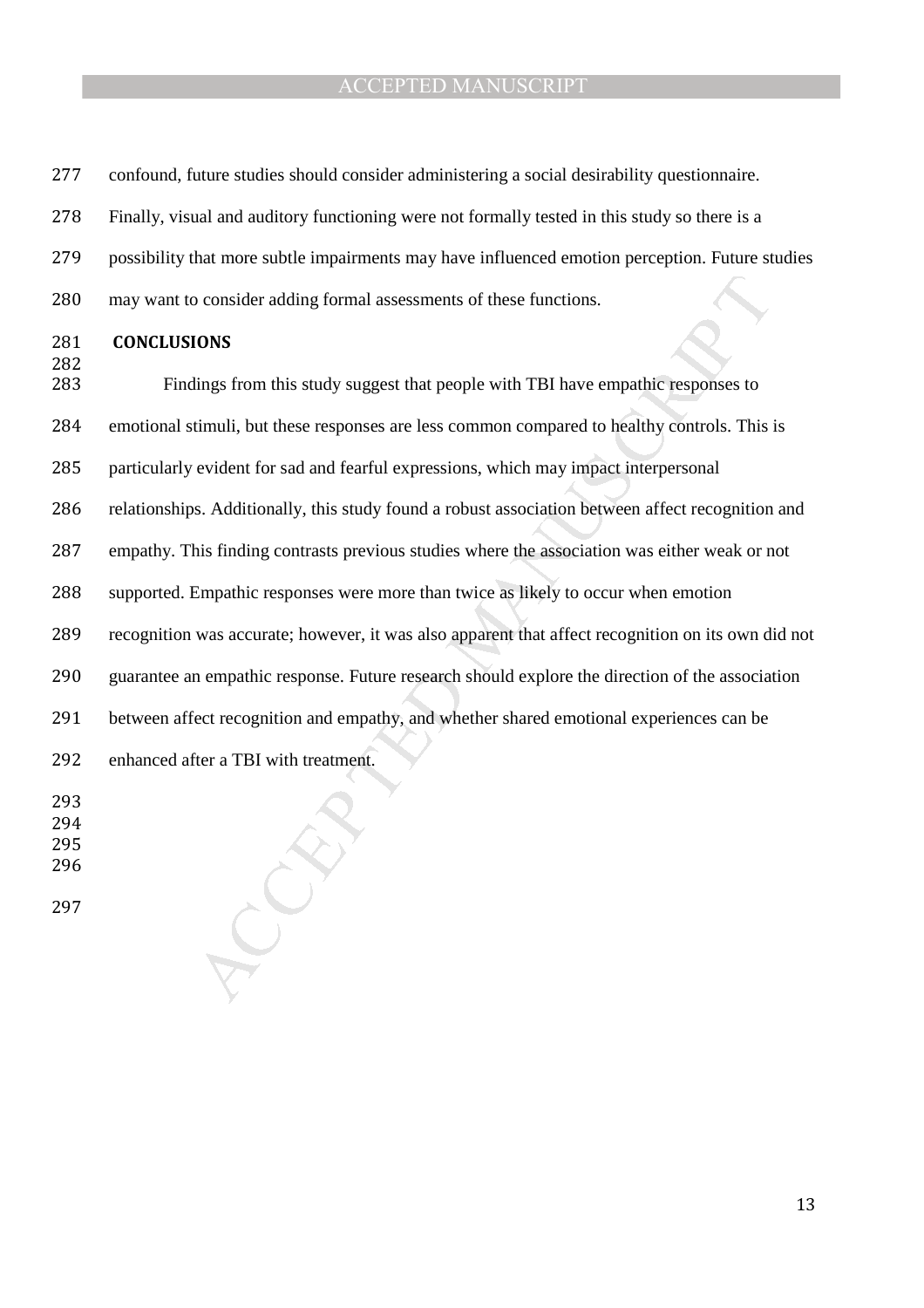#### 298 **REFERENCES**

umann D, Zupan B, Malec J, Hammond F. Relationships between alexithymia, the moreal of Meach J, Hammond F. Relationships between alexithymia, *uma Rehabilitation*. 2014;29(1):E18-27.<br> *uma Rehabilitation*. 2014;29(1):E18-299 1. May M, Milders M, Downey B, et al. Social behavior and impairments in social 300 cognition following traumatic brain injury. *Journal of the International*  301 *Neuropsychological Society.* 2017;23(5):400-411. 302 2. Neumann D, Zupan B, Malec J, Hammond F. Relationships between alexithymia, 303 affect recognition, and empathy after traumatic brain injury. *The Journal of Head*  304 *Trauma Rehabilitation.* 2014;29(1):E18-27. 305 3. Shamay-Tsoory SG, Tomer R, Berger BD, Aharon-Peretz J. Characterization of 306 empathy deficits following prefrontal brain damage: the role of the right 307 ventromedial prefrontal cortex. *J Cogn Neurosci.* 2003;15(3):324-337. 308 4. Nowicki S, Duke MP. Individual differences in the nonverbal communication of 309 affect: The Diagnostic Analysis of Nonverbal Accuracy Scale. *Journal of Nonverbal*  310 *Behavior.* 1994;18(1):9-35. 311 5. Davis MH. Measuring individual differences in empathy: Evidence for a 312 multidimensional approach. *Journal of Personality and Social Psychology.*  313 1983;44(1):113. 314 6. Babbage DR, Yim J, Zupan B, Neumann D, Tomita MR, Willer B. Meta-analysis of 315 facial affect recognition difficulties after traumatic brain injury. *Neuropsychology.*  316 2011;25(3):277. 317 7. Bornhofen C, McDonald S. Emotion perception deficits following traumatic brain 318 injury: a review of the evidence and rationale for intervention. *Journal of the*  319 *International Neuropsychological Society: JINS.* 2008;14(4):511. 320 8. De Sousa A, McDonald S, Rushby J, Li S, Dimoska A, James C. Why don't you feel how 321 I feel? Insight into the absence of empathy after severe Traumatic Brain Injury. 322 *Neuropsychologia.* 2010;48(12):3585-3595. 323 9. de Sousa A, McDonald S, Rushby J, Li S, Dimoska A, James C. Understanding deficits 324 in empathy after traumatic brain injury: The role of affective responsivity. *Cortex.*  325 2011;47(5):526-535. 326 10. Shamay-Tsoory SG, Tomer R, Goldsher D, Berger B, Aharon-Peretz J. Impairment in 327 cognitive and affective empathy in patients with brain lesions: anatomical and 328 cognitive correlates. *Journal of Clinical and Experimental Neuropsychology.*  329 2004;26(8):1113-1127. 330 11. Wood RLL, Williams C. Inability to empathize following traumatic brain injury. 331 *Journal of the International Neuropsychological Society.* 2008;14(02):289-296. 332 12. Adolphs R. Recognizing emotion from facial expressions: Psychological and 333 neurological mechanisms. *Behavioral and Cognitive Neuroscience Reviews.*  334 2002;1(1):21. 335 13. Neumann D, Keiski MA, McDonald BC, Wang Y. Neuroimaging and facial affect 336 processing: implications for traumatic brain injury. *Brain Imaging and Behavior.*  337 2014;8(3):460-473. 338 14. Bastiaansen J, Thioux M, Keysers C. Evidence for mirror systems in emotions. 339 *Philosophical Transactions of the Royal Society B: Biological Sciences.*  340 2009;364(1528):2391-2404. 341 15. Carr MB, Lutjemeier JA. The relation of facial affect recognition and empathy to 342 delinquency in youth offenders. *Adolescence.* 2005.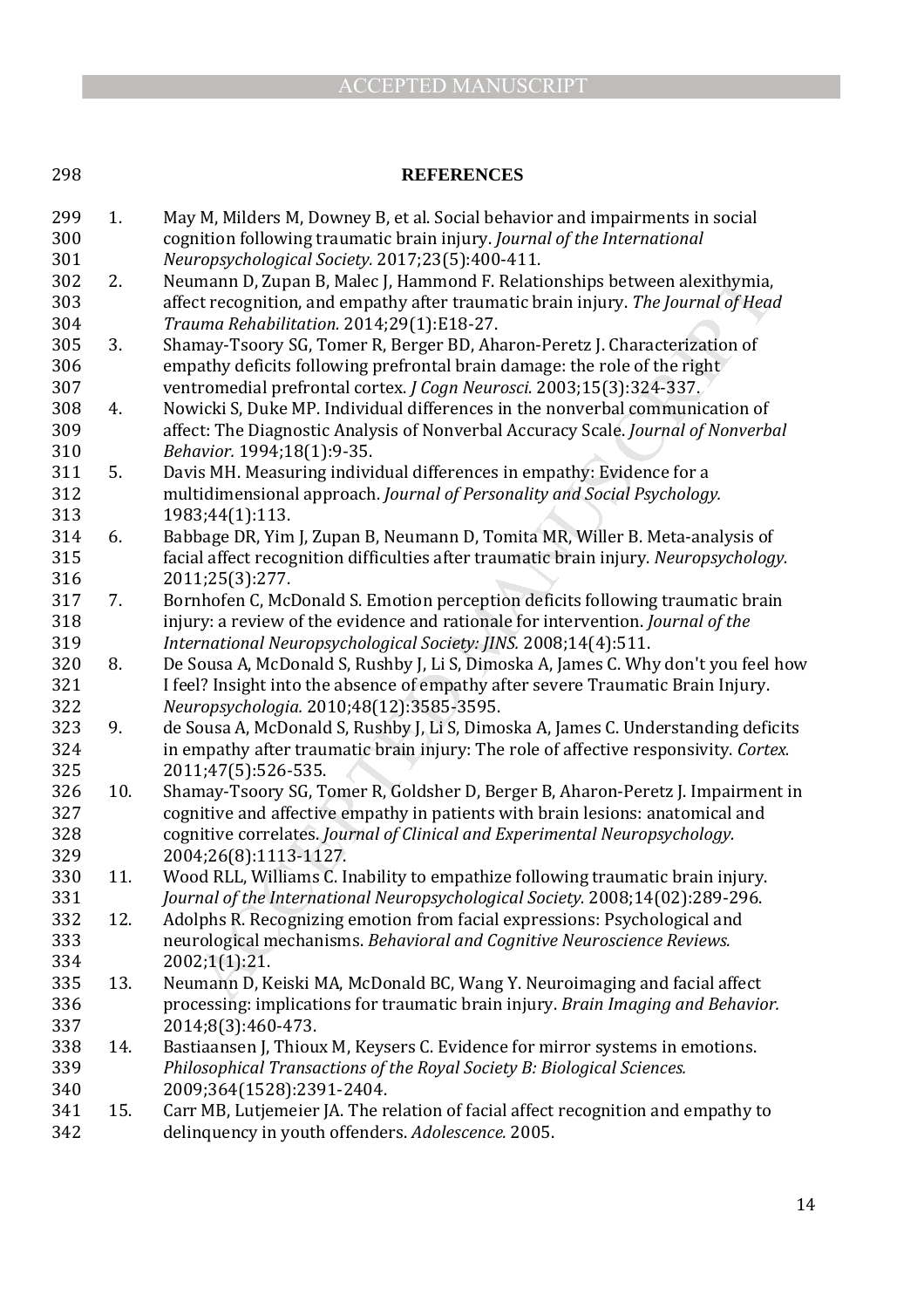| 343 | 16. | Iacoboni M, Mazziotta JC. Mirror neuron system: basic findings and clinical               |  |  |  |  |
|-----|-----|-------------------------------------------------------------------------------------------|--|--|--|--|
| 344 |     | applications. Annals of Neurology. 2007;62(3):213-218.                                    |  |  |  |  |
| 345 | 17. | Woods S, Wolke D, Nowicki S, Hall L. Emotion recognition abilities and empathy of         |  |  |  |  |
| 346 |     | victims of bullying. Child abuse & neglect. 2009;33(5):307-311.                           |  |  |  |  |
| 347 | 18. | Seidel E-M, Pfabigan DM, Keckeis K, et al. Empathic competencies in violent               |  |  |  |  |
| 348 |     | offenders. Psychiatry Research. 2013;210(3):1168-1175.                                    |  |  |  |  |
| 349 | 19. | Besel LD, Yuille JC. Individual differences in empathy: The role of facial expression     |  |  |  |  |
| 350 |     | recognition. Personality and individual differences. 2010;49(2):107-112.                  |  |  |  |  |
| 351 | 20. | Yirmiya N, Sigman MD, Kasari C, Mundy P. Empathy and Cognition in High -                  |  |  |  |  |
| 352 |     | Functioning Children with Autism. Child Development. 1992;63(1):150-160.                  |  |  |  |  |
| 353 | 21. | Feshbach ND. Sex differences in empathy and social behavior in children. The              |  |  |  |  |
| 354 |     | development of prosocial behavior: Elsevier; 1982:315-338.                                |  |  |  |  |
| 355 | 22. | Hopkins MJ, Dywan J, Segalowitz SJ. Altered electrodermal response to facial              |  |  |  |  |
| 356 |     | expression after closed head injury. Brain Injury. 2002;16(3):245-257.                    |  |  |  |  |
| 357 | 23. | Neumann DR, Hammond F, Norton J, Blumenthal T. Using Startle to Objectively               |  |  |  |  |
| 358 |     | Measure Anger and Other Emotional Responses After Traumatic Brain Injury: A               |  |  |  |  |
| 359 |     | Pilot Study. The Journal of Head Trauma Rehabilitation. 2011.                             |  |  |  |  |
| 360 | 24. | Zupan B, Neumann D. Affect recognition in traumatic brain injury: Responses to            |  |  |  |  |
| 361 |     | unimodal and multimodal media. The Journal of head trauma rehabilitation.                 |  |  |  |  |
| 362 |     | 2014;29(4):E1-E12.                                                                        |  |  |  |  |
| 363 | 25. | Phillips ML, Drevets WC, Rauch SL, Lane R. Neurobiology of emotion perception I:          |  |  |  |  |
| 364 |     | The neural basis of normal emotion perception. Biological Psychiatry.                     |  |  |  |  |
| 365 |     | 2003;54(5):504-514.                                                                       |  |  |  |  |
| 366 | 26. | Saunders J, McDonald, S., and Richardson, R. Loss of emotional experience after traumatic |  |  |  |  |
| 367 |     | brain injury: findings with the startle probe procedure. Neuropsychology. 2006;20(2):224- |  |  |  |  |
| 368 |     | 231.                                                                                      |  |  |  |  |
| 369 | 27. | Spell LA, Frank E. Recognition of nonverbal communication of affect following             |  |  |  |  |
| 370 |     | traumatic brain injury. Journal of Nonverbal Behavior. 2000;24(4):285-300.                |  |  |  |  |
| 371 | 28. | Malec JF, Brown AW, Leibson CL, et al. The Mayo classification system for traumatic       |  |  |  |  |
| 372 |     | brain injury severity. Journal of Neurotrauma. 2007;24(9):1417-1424.                      |  |  |  |  |
| 373 | 29. | Zupan B, Babbage DR. Film clips and narrative text as subjective emotion elicitation      |  |  |  |  |
| 374 |     | techniques. The Journal of social psychology. 2017;157(2):194-210.                        |  |  |  |  |
| 375 | 30. | Radice-Neumann D, Zupan B, Babbage DR, Willer B. Overview of impaired facial              |  |  |  |  |
| 376 |     | affect recognition in persons with traumatic brain injury. Brain Inj. 2007;21(8):807-     |  |  |  |  |
| 377 |     | 816.                                                                                      |  |  |  |  |
| 378 | 31. | Neumann D, Babbage DR, Zupan B, Willer B. A randomized controlled trial of                |  |  |  |  |
| 379 |     | emotion recognition training after traumatic brain injury. The Journal of Head            |  |  |  |  |
| 380 |     | Trauma Rehabilitation. 2015;30(3):E12-23.                                                 |  |  |  |  |
| 381 | 32. | Radice-Neumann D, Zupan B, Tomita M, Willer B. Training emotional processing in           |  |  |  |  |
| 382 |     | persons with brain injury. Journal of Head Trauma Rehabilitation. 2009;24(5):313-         |  |  |  |  |
| 383 |     | 323.                                                                                      |  |  |  |  |
| 384 | 33. | Spikman JM, Milders MV, Visser-Keizer AC, Westerhof-Evers HJ, Herben-Dekker M,            |  |  |  |  |
| 385 |     | van der Naalt J. Deficits in facial emotion recognition indicate behavioral changes       |  |  |  |  |
| 386 |     | and impaired self-awareness after moderate to severe traumatic brain injury. PloS         |  |  |  |  |
| 387 |     | one. 2013;8(6):e65581.                                                                    |  |  |  |  |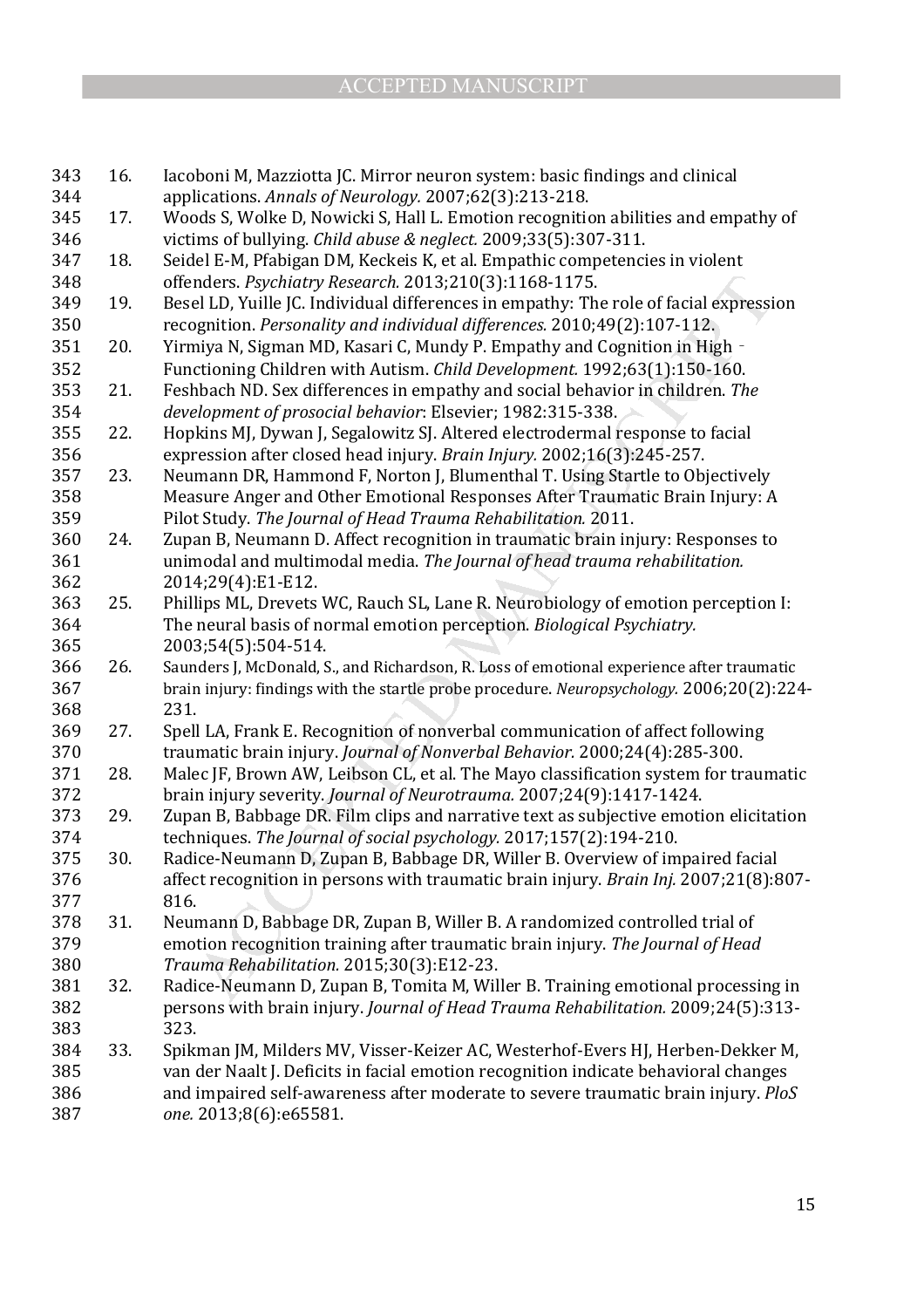MANUSCRIPT

- 388 34. Westerhof-Evers HJ, Visser-Keizer AC, Fasotti L, et al. Effectiveness of a Treatment 389 for Impairments in Social Cognition and Emotion Regulation (T-ScEmo) After 389 for Impairments in Social Cognition and Emotion Regulation (T-ScEmo) After<br>390 Traumatic Brain Injury: A Randomized Controlled Trial. The Journal of head tr 390 Traumatic Brain Injury: A Randomized Controlled Trial. *The Journal of head trauma*  391 *rehabilitation.* 2017;32(5):296-307.
- 392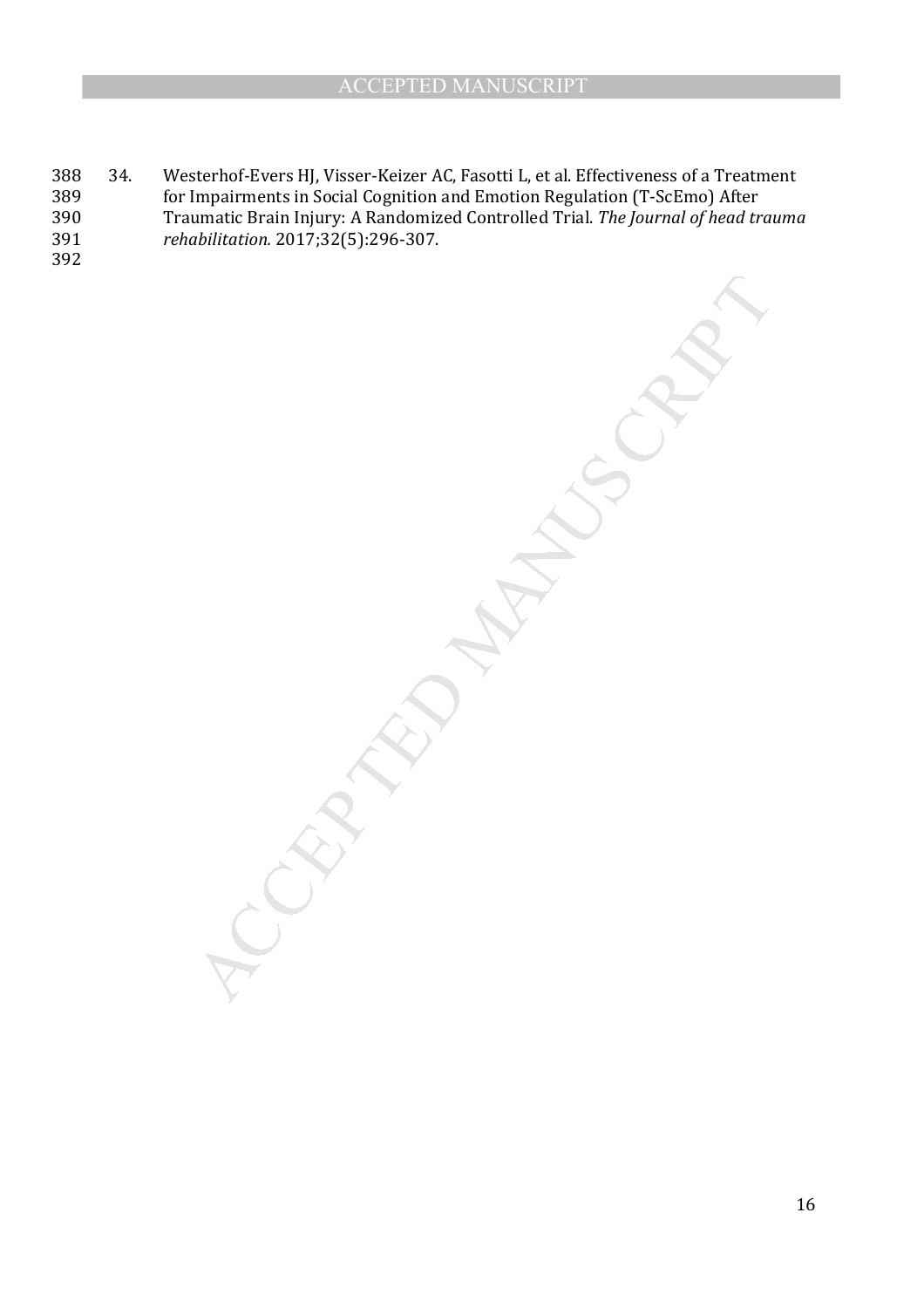| <b>Injury Characteristics</b>    |                                       | Mean (SD)     | Range      |
|----------------------------------|---------------------------------------|---------------|------------|
| <b>Time Since Injury (Years)</b> |                                       | 13.68(10.53)  | $.5 - 37$  |
| <b>Mayo Classification</b>       |                                       |               |            |
| Glasgow Coma Score               | 17                                    | 4.47(2.48)    | $3-12$     |
| Post-Traumatic Amnesia           | 31                                    | 19.9 (38.16)  | $.5 - 180$ |
| <b>Loss of Consciousness</b>     | 40                                    | 43.05 (50.66) | $.5 - 180$ |
| <b>Cause of Injury</b>           | 60                                    |               |            |
| Motor Vehicle Accident           | 43                                    |               |            |
| Falls                            | $\begin{array}{c} 9 \\ 8 \end{array}$ |               |            |
| Other                            |                                       |               |            |
|                                  |                                       |               |            |
|                                  |                                       |               |            |
|                                  |                                       |               |            |
|                                  |                                       |               |            |
|                                  |                                       |               |            |
|                                  |                                       |               |            |
|                                  |                                       |               |            |
|                                  |                                       |               |            |
|                                  |                                       |               |            |
|                                  |                                       |               |            |
|                                  |                                       |               |            |
|                                  |                                       |               |            |
|                                  |                                       |               |            |
|                                  |                                       |               |            |
|                                  |                                       |               |            |
|                                  |                                       |               |            |
|                                  |                                       |               |            |
|                                  |                                       |               |            |
|                                  |                                       |               |            |
|                                  |                                       |               |            |
|                                  |                                       |               |            |
|                                  |                                       |               |            |
|                                  |                                       |               |            |
|                                  |                                       |               |            |
|                                  |                                       |               |            |
|                                  |                                       |               |            |
|                                  |                                       |               |            |
|                                  |                                       |               |            |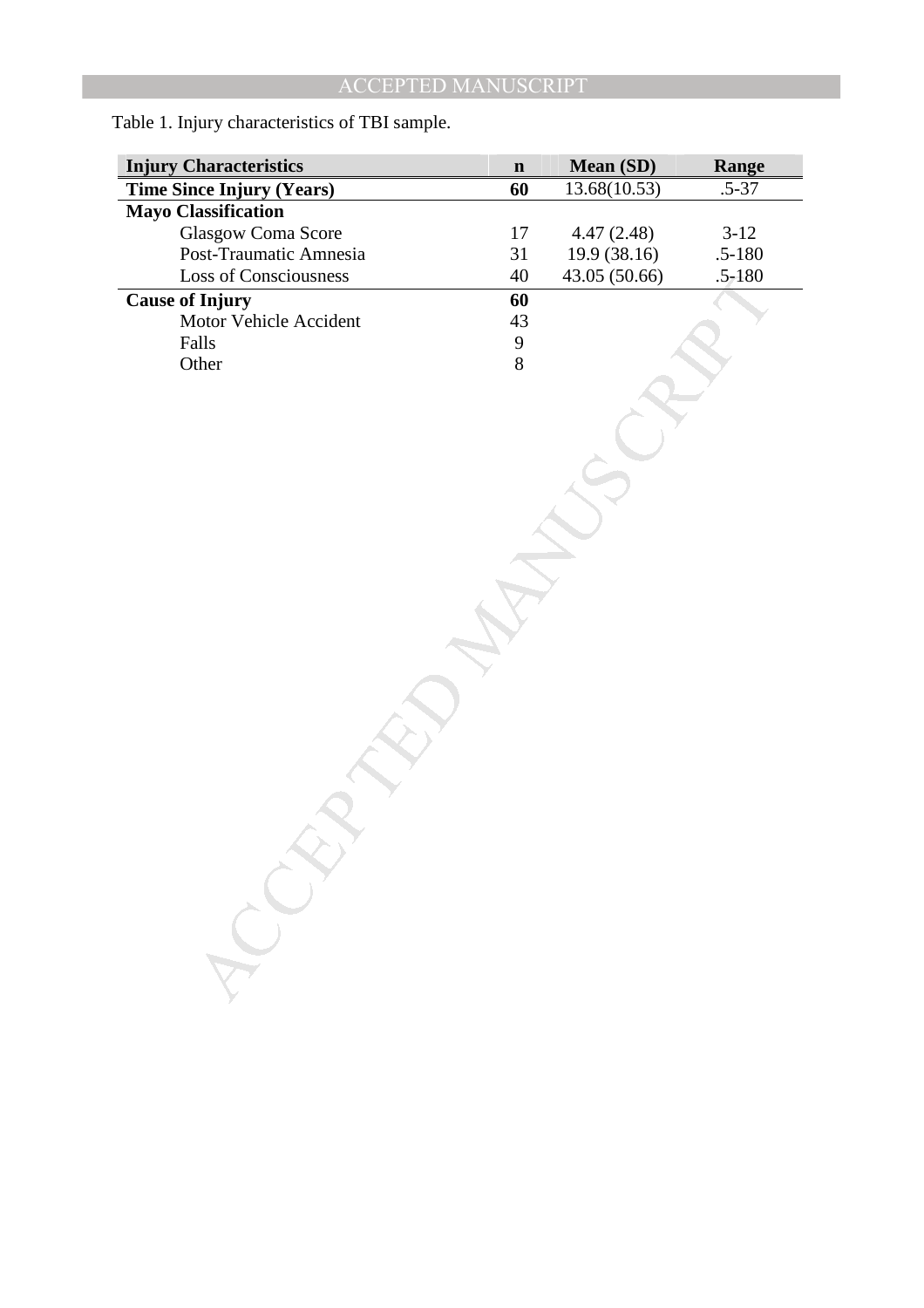

Figure 1. Percent of occurrences that participants empathically responded to the emotion expressed by characters in the film clips (i.e., felt the same emotion as they perceived the character to be feeling)